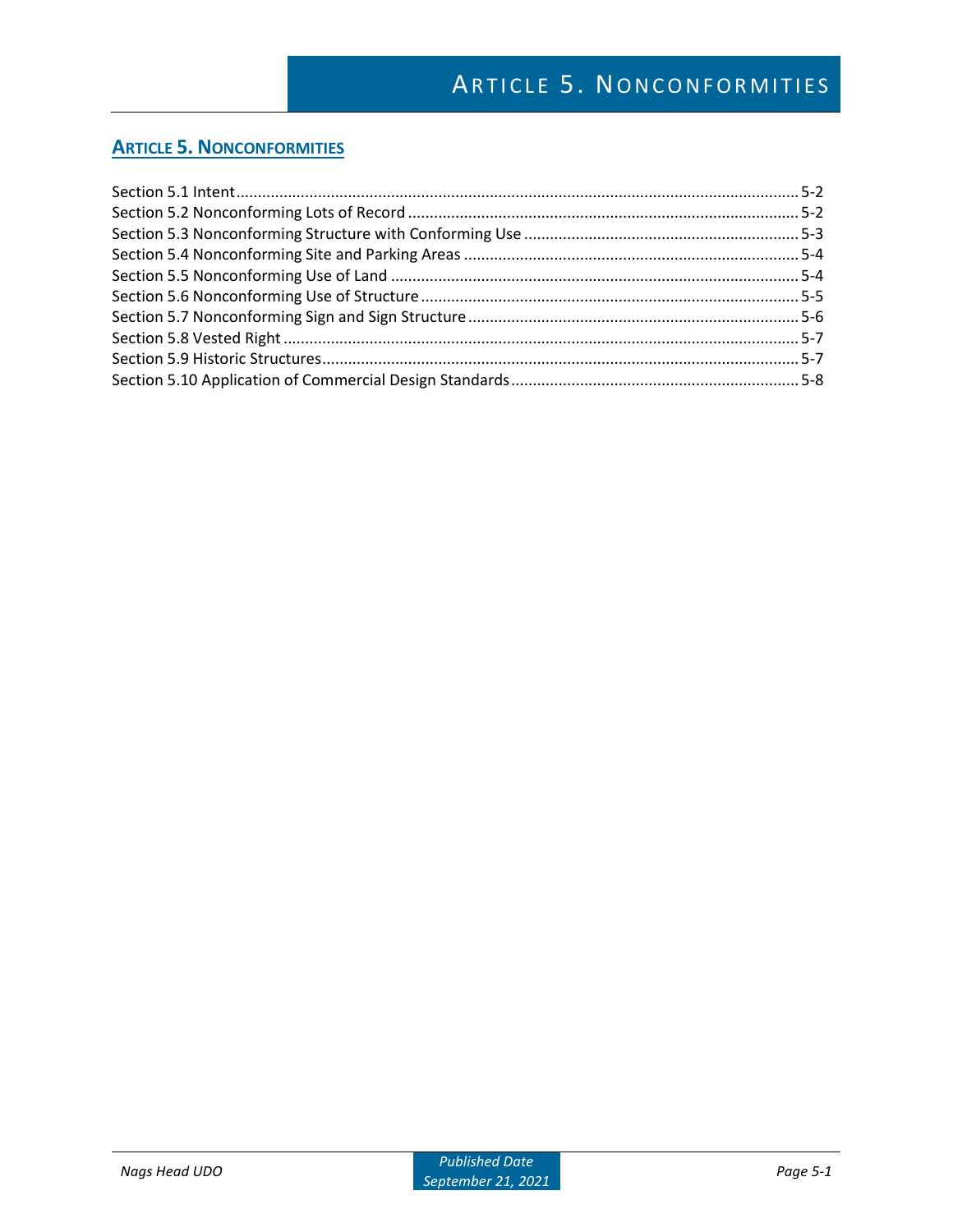## **SECTION 5.1 INTENT.**

**5.1.1.** It is the intent of this UDO to regulate lots, structures, sites and uses of land which were conforming at the time of their creation or construction but no longer adhere to the requirements of this UDO. The Town desires to allow nonconformities to continue until they are removed. Nonconforming uses and nonconforming portions of structures shall not be enlarged, expanded or extended, except as specifically provided for in Section 5.6, Nonconforming Use of a Structure.

*5.1.2.* Nonconformities are allowed to continue and are encouraged to receive routine maintenance in accordance with the requirements of this UDO as a means of preserving safety, appearance, and sense of community.

*5.1.3.* However, nothing in this UDO shall be deemed to require a change in the plans, construction or designated use of any structure for which approval has been granted in accordance with Article 4, Development Review Process subject to the time limitations specified in Section 4.15 Time Limitations for Site Plans, Development Permits, & Building Permits.

*5.1.4.* Except as provided in subsection 5.6.3.2, nothing in this UDO shall prevent the strengthening or restoring to a safe condition of any structure or part thereof declared to be dangerous to life by the Building Inspector charged with protecting the public safety, or upon order of such official when he has determined that there is a clear and immediate danger to the public safety. However, required repairs and maintenance shall be done in conformity with the provisions of this UDO or in conformity with the regulations of the district in which it is located.

*5.1.5.* Temporary uses or uses modified on a temporary basis subject to a Temporary Use Permit as authorized and limited by Section 4.11.5. shall have no effect on nonconforming status as established by the sections of this Article.

### **SECTION 5.2 NONCONFORMING LOTS OF RECORD.**

*5.2.1.* When a nonconforming lot is adjacent to one or more conforming or nonconforming lots under the same ownership as the nonconforming lot, and when any portion of a proposed structure or required use is located on two or more lots, the lots shall be combined into one single lot of record, and a plat combining such lots shall be recorded in the Dare County Register of Deeds prior to the issuance of a building permit. Existing commercial uses and structures may be exempted from this requirement as provided for under subsection 5.2.4.

*5.2.2.* In any district in which single-family dwellings are permitted, a single-family dwelling and customary accessory building may be erected on any single lot which met all legal requirements at the time of its creation and recording in the Dare County Register of Deeds, subject to the following provisions:

*5.2.2.1.* All dimensional requirements applying to that district, other than lot area and lot width, shall be met.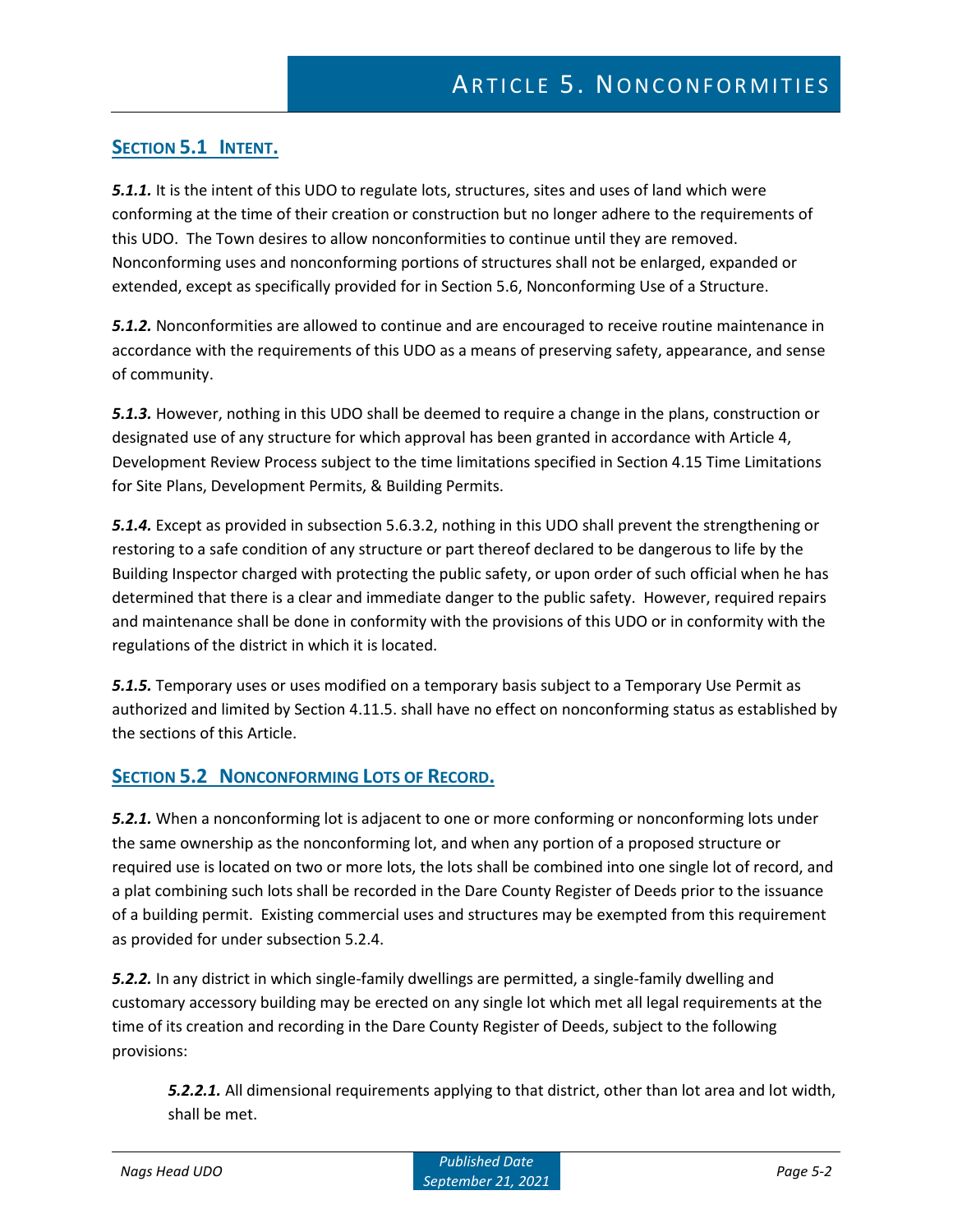*5.2.2.2.* The lot must not be less than 5,000 square feet in area.

*5.2.2.3.* The lot must abut either an improved public right-of-way as shown on the most recent Powell Bill Map or on a street or access approved by the Board of Commissioners.

*5.2.2.4.* A current permit for a sewage system shall be issued by the Dare County Health Department or authorization received from the NC Department of Environmental Quality prior to the issuance of a building permit.

*5.2.3.* In any commercial zoning district, any lot which was legal at the time of its creation and recorded in the Dare County Register of Deeds may accommodate any commercial use permitted within that district, subject to the provisions contained in subsection 5.2.2 of this section.

*5.2.4.* Existing commercial uses and structures developed on multiple adjoining conforming or nonconforming lots under the same ownership, when developed under a common scheme of development and site plan, shall not be required to recombine parcels into a singular lot and may be used and developed as a single site subject to the following terms and conditions:

*5.2.4.1.* Applicable front yard, rear yard, side yard and buffering requirements for uses and structures shall not be applied to each individual lot line within the site, but shall be applied in the same manner to the outer boundaries of the identified site. This provision allows for the crossing of uses and structures over existing internal lot lines located within the site.

*5.2.4.2.* Lot coverage shall be allowed to be calculated for the entire site in the same manner that it is calculated for individual lots. Parking, stormwater management, and all other development regulations applicable to the commercial use and development on individual lots shall be allowed to be applied in the same manner to the site.

*5.2.4.3.* Multiple structures shall be permitted on a site as provided for in this section.

*5.2.4.4.* Once a site is developed as a retail shopping center or other unified commercial development requiring shared parking and in use as allowed by this section, all lots within such site must remain in the same ownership and may not be individually sold. Lots within the site may only be individually sold if all use, site, and structural nonconformities which would have otherwise resulted if the lots had not developed as a singular site as allowed by this section are removed. The provisions of this section shall apply to only those lots presently developed with commercial uses and shall not be applicable to undeveloped and unimproved lots.

#### **SECTION 5.3 NONCONFORMING STRUCTURE WITH CONFORMING USE.**

A nonconforming structure may be continued, subject to the following provisions:

*5.3.1.* A nonconforming structure may not be enlarged or altered in a way which increases the degree of nonconformity. Reconstruction and additions occurring within the existing building footprint, excluding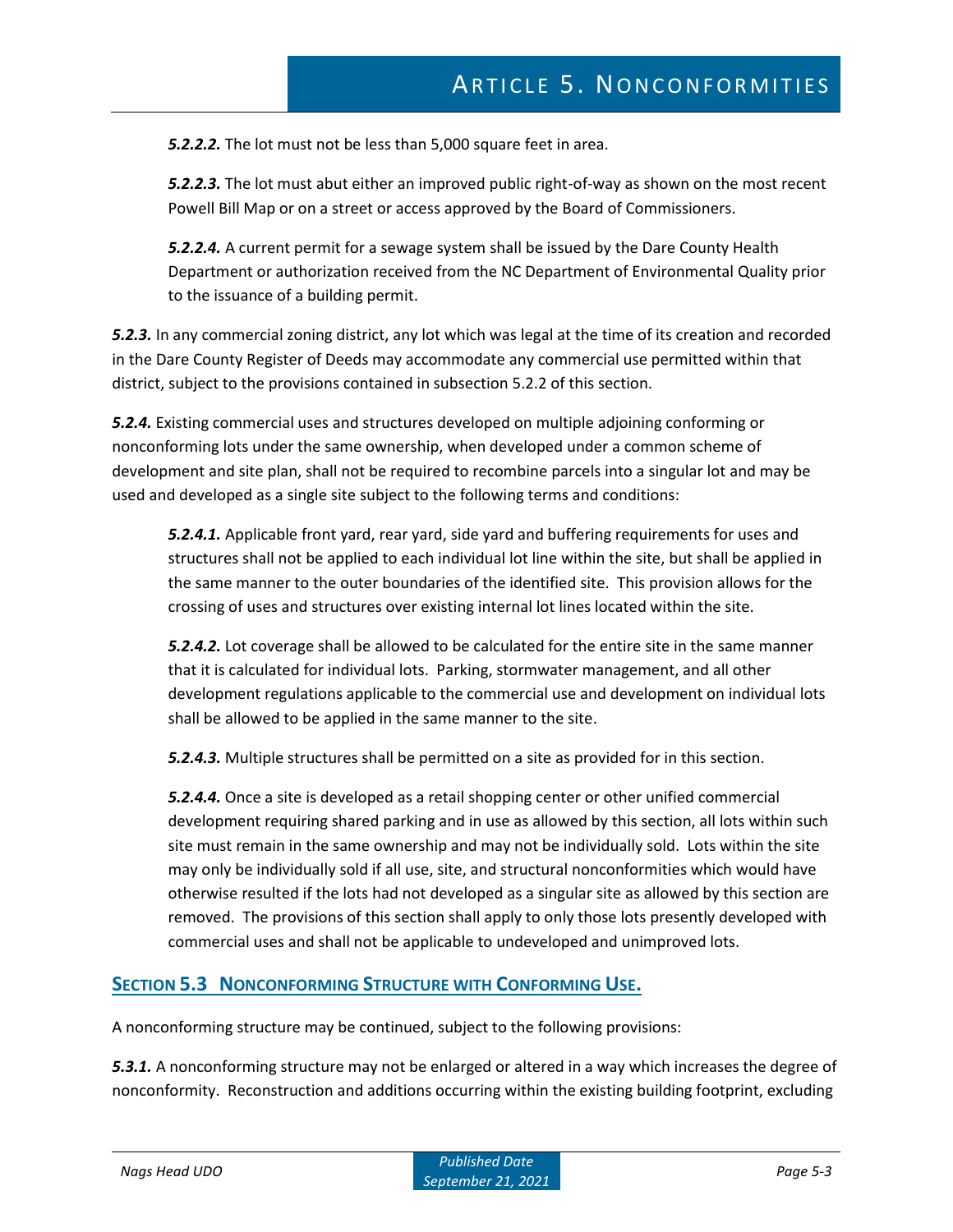enclosed space additions above or below open decks, shall be allowed and shall not constitute an increase in structural nonconformity.

*5.3.2.* A nonconforming structure occupied by a conforming principal use destroyed or otherwise modified by any means may be repaired, maintained, or replaced with an identical or similar structure regardless of value provided the repair, maintenance or replacement does not create any new structural nonconformities or increase the degree of existing structural nonconformities.

*5.3.3.* Should such structure be moved for any reason for any distance whatsoever, it shall thereafter conform to the regulations for the district in which it is located after it is moved, except as provided in subsection 5.3.4.

*5.3.4.* Any nonconforming structure located on a lot adjacent to the Atlantic Ocean or Roanoke Sound may be moved landward on the same lot, provided that such movement does not increase the degree of nonconformity of the structure in any way. However, when dimensional requirements can be met, they shall be met, except as provided for in Article 8, Section 8.6.3.7, Reductions in Yard Setbacks*.*

### **SECTION 5.4 NONCONFORMING SITE AND PARKING AREAS.**

Where a nonconforming site exists that was legal at the time of its creation but which would not be permitted by the regulations imposed by this UDO, the nonconforming site may continue, subject to the following provisions:

*5.4.1.* No structure on a nonconforming site may be enlarged or altered in a way which increases the nonconformity of the site.

*5.4.2.* No use on a nonconforming site may be expanded, enlarged, or increased in a way which increases the nonconformity of the site.

*5.4.3.* Any changes to a nonconforming site or parking area must comply with all of the requirements of this UDO.

*5.4.4.* The change of use of a structure on a nonconforming site from one permitted use to another permitted use shall be allowed, provided that there is no increase in the degree of nonconformity of the site. Where the site is nonconforming due to an insufficient number of parking spaces for the proposed new use, the Board of Commissioners may approve a change of use without requiring additional parking spaces in accordance with the procedures set forth in section 10.15.2.6.

### **SECTION 5.5 NONCONFORMING USE OF LAND.**

Where use of land exists that was legal at the time of its creation but which would not be permitted by regulations imposed by this UDO, and where such use involves no individual structure or combinations of structures with a cumulative assessed tax value not exceeding \$5,000.00, the use may continue, subject to the following provisions: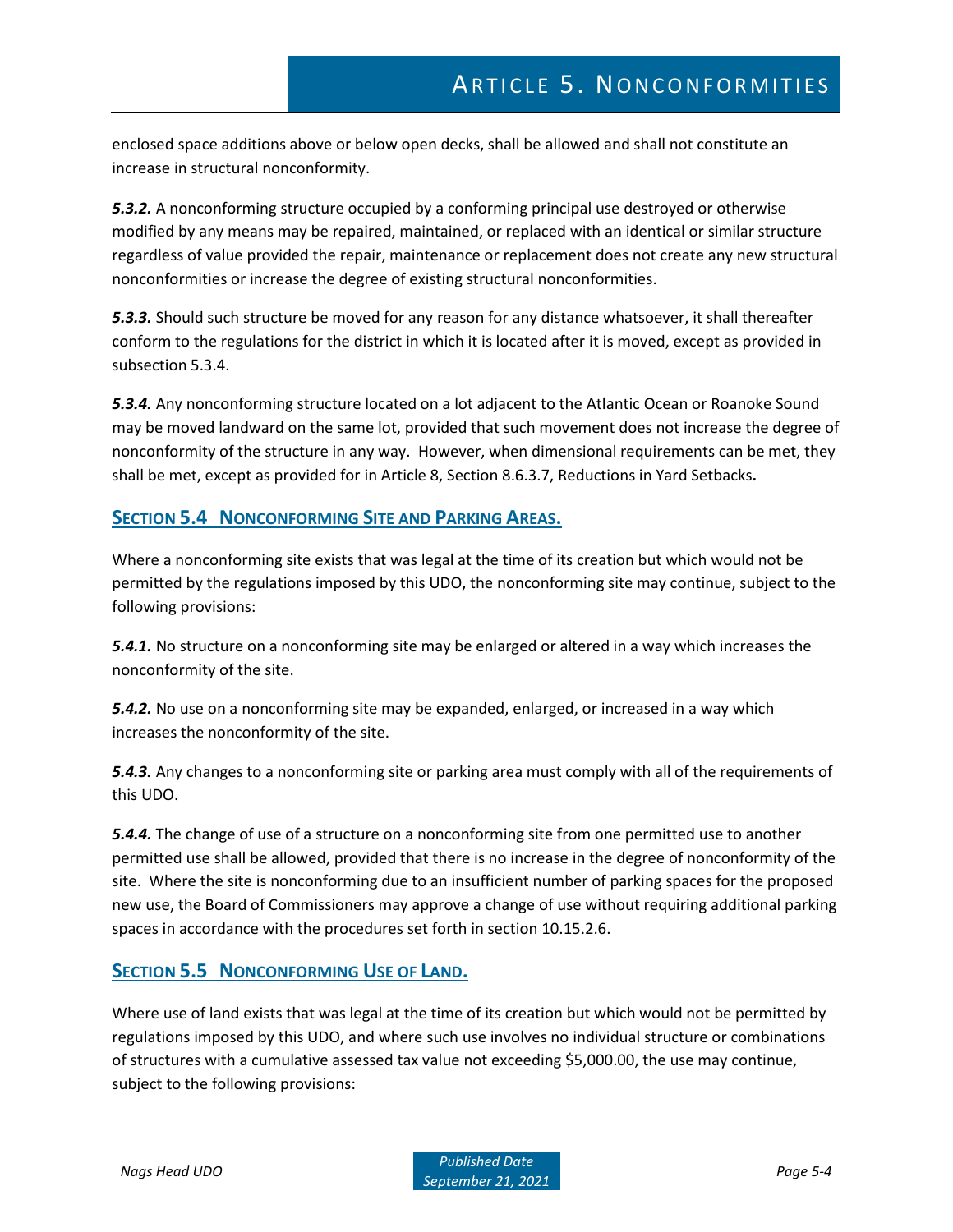# ARTICLE 5. NONCONFORMITIES

*5.5.1.* No such nonconforming use shall be enlarged or altered in a way which increases the degree of nonconformity, nor extended to occupy a greater area of land than was occupied at the effective date of adoption or amendment of this UDO. An example of an increase in degree of nonconformity would be installing additional rides in an amusement park.

*5.5.2.* No such nonconforming use shall be moved in whole or in part to any portion of the lot or parcel other than that occupied by such use at the effective date of adoption or amendment of this UDO.

*5.5.3.* If any such nonconforming use of land ceases for any reason for a period of more than 12 consecutive months, any subsequent use of such land shall conform to the regulations specified by this UDO for the district in which such land is located. For the purpose of this article, indicators of the cessation shall include, but not be limited to, no Town water or no electrical service has been legally provided and consumed for the nonconforming use or structure in question for a period of 12 consecutive months.

*5.5.4.* No structure requiring a building permit shall be erected until the nonconforming use of land is eliminated or converted to a use permitted by the regulations of the district in which such land is located.

### **SECTION 5.6 NONCONFORMING USE OF A STRUCTURE.**

*5.6.1.* If a use involving individual structures or combinations of structures with a cumulative replacement cost of \$5,000.00 or more exists that was legal at the time of its creation but would not be allowed in the district under the terms of this UDO, the lawful use may continue, subject to the following provisions:

*5.6.1.1.* No existing structure devoted to a use not permitted by this UDO in the district in which it is located shall be enlarged, extended, constructed, reconstructed, moved or structurally altered except in changing the use of the structure to a use permitted by the regulations of the district in which it is located.

*5.6.1.2.* Any nonconforming use may be extended throughout any part of a structure which was manifestly arranged or designed for such use at the time of adoption or amendment of this UDO, but no such use shall be extended to occupy any land outside such building. A conforming structure cannot be expanded to allow expansion of a nonconforming use.

*5.6.1.3.* Where a nonconforming use is superseded by a permitted use, the nonconforming use may not thereafter be resumed.

*5.6.1.4.* If the nonconforming use of any structure ceases for any reason for a period of more than 12 consecutive months, any subsequent use of the structure shall conform to the regulations specified by this UDO for the district in which such structure is located. For the purpose of this article, indicators of the cessation shall include, but not be limited to, no Town water or no electrical service has been legally provided and consumed for the nonconforming use or structure in question for a period of 12 consecutive months.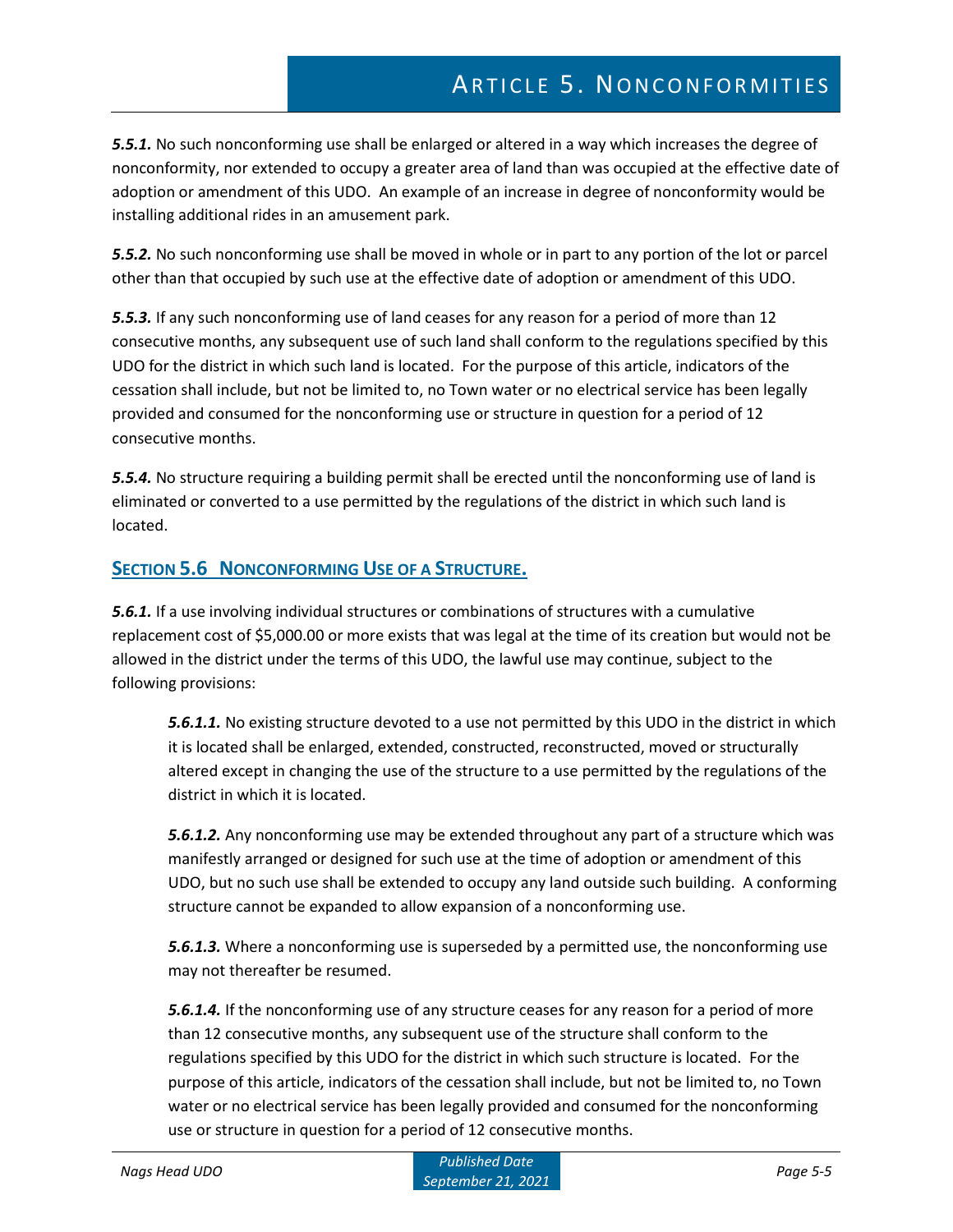*5.6.2.* A conforming structure with a nonconforming use may be repaired and maintained, subject to the following provisions:

*5.6.2.1.* On any structure containing a nonconforming use, work may be done on ordinary repairs, or on repair or replacement of nonloadbearing walls, fixtures, wiring or plumbing, provided that the cubic content or intensity existing when it became nonconforming shall not be increased.

*5.6.2.2.* If a structure containing a nonconforming use becomes dangerous to life, destroyed or unlawful due to lack of repairs and maintenance, the building inspector shall condemn the structure in accordance with G.S. 160D-1119, and the structure may thereafter be restored, repaired or rebuilt provided that the cubic content or intensity of the existing nonconforming use is not increased, or that the use is changed to a use permitted by the regulations the district in which it is located.

*5.6.2.3.* Nothing in this chapter shall prevent the strengthening or restoring to a safe condition of any structure or part thereof declared to be dangerous to life by any official charged with protecting the public safety, or upon order of such official when he has determined that there is a clear and immediate danger to the public safety.

*5.6.3.* A nonconforming structure with a nonconforming use may be repaired and maintained, subject to the following provisions:

*5.6.3.1.* On any nonconforming structure containing a nonconforming use, work may be done in any period of 12 consecutive months on ordinary repairs or on repair or replacement of nonloadbearing walls, fixtures, wiring or plumbing, to an extent not exceeding 50 percent of either the annually adjusted Dare County assessed tax value or independent appraisal value of the nonconforming structure as determined by a North Carolina Licensed Appraiser, provided that the degree of nonconformity existing when it became nonconforming shall not be increased.

*5.6.3.2.* If a nonconforming structure containing a nonconforming use becomes dangerous to life, destroyed or unlawful due to lack of repairs and maintenance, where such destruction or lack of repairs and maintenance exceeds 50 percent of either the annually adjusted Dare County assessed tax value or independent appraisal value as determined by a North Carolina Licensed Appraiser, the building inspector shall condemn the structure in accordance with G.S. 160D-1119, and the structure shall not thereafter be restored, repaired or rebuilt except in conformity with the regulations of the district in which it is located.

### **SECTION 5.7 NONCONFORMING SIGN AND SIGN STRUCTURE.**

If a sign and/or sign structure exists that was legal at the time of its erection that would not be allowed under the terms of this UDO, the sign may continue, subject to the following provisions: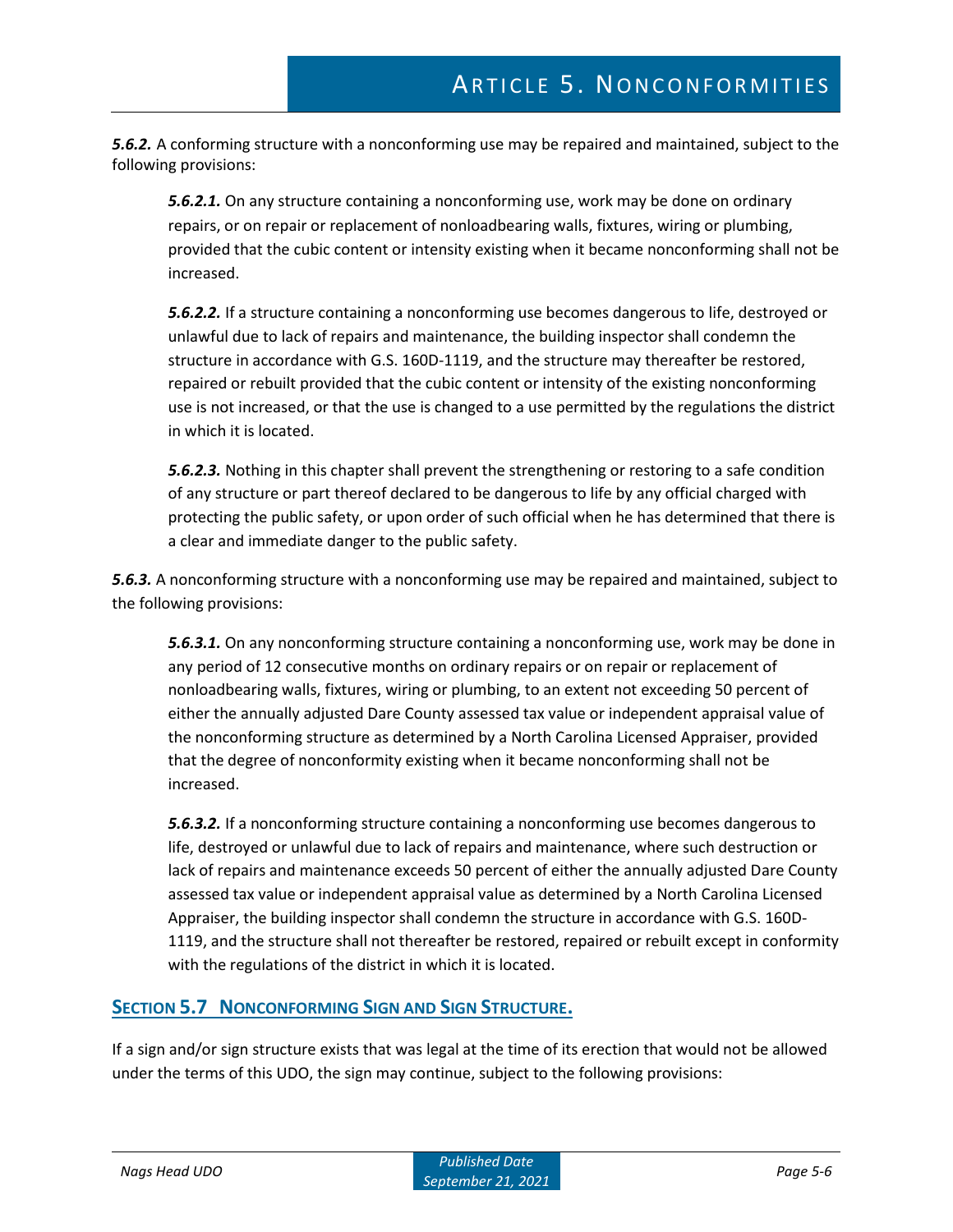*5.7.1.* A nonconforming sign shall not be moved or replaced except to bring the sign into conformity with this UDO. No additional signage shall be added to a site which has a nonconforming sign.

*5.7.2.* If a sign and structure become physically unsafe, damaged, destroyed or unlawful due to stormrelated damage or damage incurred at no fault of the owner where such damage exceeds 50 percent of the replacement cost, the sign shall be declared destroyed by the building inspector and shall not thereafter be restored, repaired or rebuilt except in conformity with the regulations of this UDO.

*5.7.3.* If a sign and/or sign structure becomes physically unsafe, damaged, destroyed, or unlawful due to lack of repairs and/or maintenance, where the cost of repair exceeds 25 percent of the replacement cost, the sign shall be declared destroyed by the building inspector and shall not thereafter be restored, repaired or rebuilt except in conformity with the regulations of this UDO.

### **SECTION 5.8 VESTED RIGHT.**

Nothing in this Article shall conflict with the provisions in Section 3.6 pertaining to a vested right.

### **SECTION 5.9 HISTORIC STRUCTURES.**

Identified historic structures and/or maids' quarters which were legal at the time of their placement or construction, but which would not be permitted by the regulations imposed by this UDO may continue, subject to the following provisions:

*5.9.1.* Historic structures or maids' quarters may not be enlarged or altered in a way which increases the degree of nonconformity. An example of the increase in the degree of nonconformity would be to enclose above or below a nonconforming deck whether or not the footprint is increased. Additions above or below nonconforming portions of enclosed floor space shall not constitute an increase in the degree of nonconformity.

*5.9.2.* For the purpose of this section, historic structures and detached maids' quarters will be considered collectively when determining thresholds for repair, maintenance, and destruction.

*5.9.3.* Historic structures and maids' quarters listed on the National Register of Historic Places located on lots abutting the Atlantic Ocean or Roanoke Sound may be moved provided that such movement does not increase the degree of nonconformity of these structures in any way. When utilizing this provision, a minimum ten-foot separation shall be maintained between individual structures. All historic structures, when moved, shall adhere to the minimum setback requirements prescribed for single-family dwellings in the applicable zoning district if those setbacks can be met.

*5.9.4.* If a historic structure or maids' quarters becomes dangerous to life, destroyed, or unlawful due to lack of repairs or maintenance, where such destruction or lack of repairs and maintenance exceed either the annually adjusted Dare County assessed tax value or the independent appraisal value as determined by a North Carolina Licensed Appraiser, the building inspector shall condemn the structure in accordance with G.S. 160D-1119, and the structure shall not thereafter be restored, repaired, rebuilt or